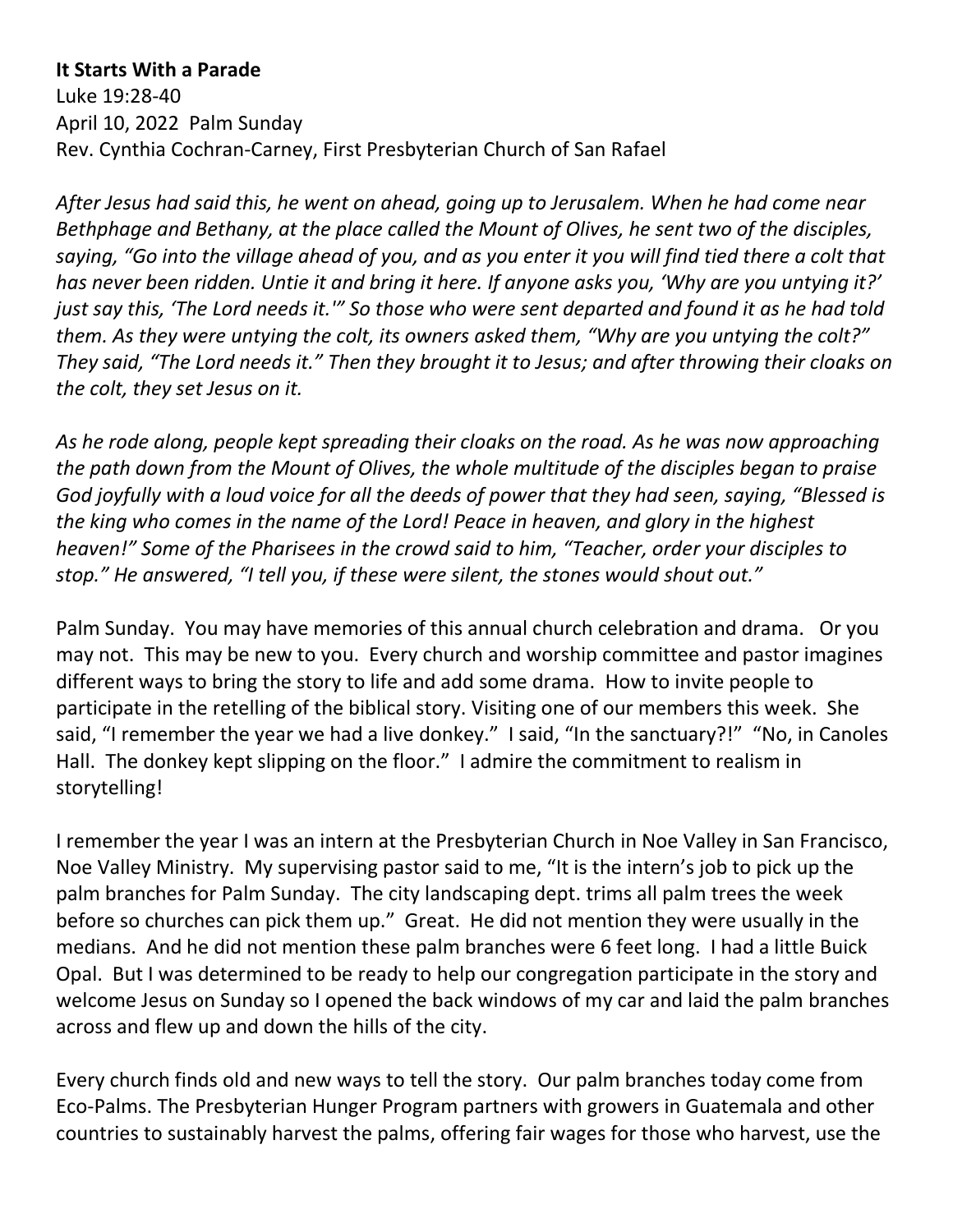money to provide food for their underserved community and provide beautiful branches for us to use. We are participating in a life-giving way.

How does Luke tell the story? Luke jumps into the action of this story. Luke moves the action directly to the arrival of Jesus at the Mount of Olives and his requisitioning of a colt.

There can be no doubt that Jesus is casting his dramatic actions with direct reference to the prophet Zechariah who was one of those killed in the temple.

"*Rejoice greatly, O Daughter of Zion! Shout, Daughter of Jerusalem! See, your king comes to you, righteous and having salvation, gentle and riding on a donkey, on a colt, the foal of a donkey."* Zechariah 9:9

There is a question that keeps tapping at the window of my mind. *Why does he accept the label as king now when Jesus has spent his public ministry avoiding it? Why does Luke tell the story the way he does?* 

Maybe Luke wants to make it clear that Jesus would not accept the association with Kingship and rule until he had opportunity to correct the popular experience and understanding of what that meant. The current exemplars of kingship and rulers and power were far from Jesus' concept. The two Herods in his lifetime, Quirinius, Procurator Pilate and the Caesars of Rome, had the same leadership model - Power, control and brutal consequences for those who dissented. There are certainly many current examples and throughout history. (1)

This was not what Jesus wanted to be associated with and so he avoids being proclaimed king until he had had a time to reorient his disciples and followers understanding of kingship and power.

In three and a half years he modelled someone who embodies Divine Presence, Mystery, Power and Love. He models a different kind of power than traditional kings :

- He healed the broken and restored people to full participation in community
- He offered forgiveness and grace to those who believed they were unclean or unforgivable or unredeemable. He offered grace to those who changed, repented and moved in a new direction of compassion and away from greed and exploitation. He included them in his new community.
- He healed children to break the bondage of bad theology that blamed bad things on parents, parental conditions and culture (Children of Jairus and the Canaanite woman)
- He had been inclusive, unconditionally accepting, and restorative in his words and actions – of lepers, of children, of women, of Samaritans.

Jesus wanted a new definition of his role and the Reign of God, the Beloved Community. It is not top down. It lifts people up. Luke invites us to participate in this new vision.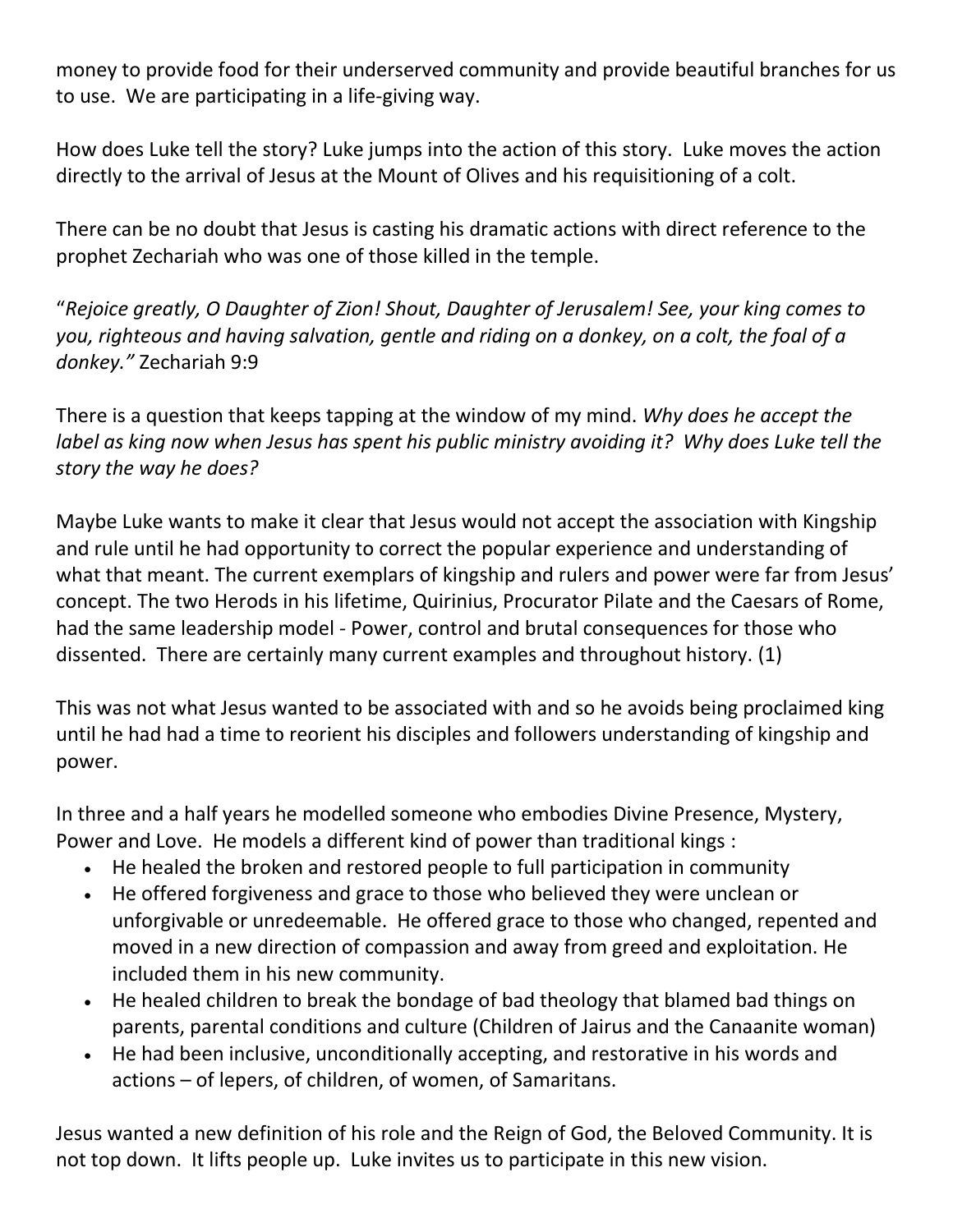There is another dimension to this parade that has been taught in churches that is not accurate or helpful or true. That is the "lamb to the slaughter" image of Christ. This reflects the theology that sacrifices were required to appease God, to please God.

According to Rene Girard, the Gospels speak of "sacrifices" only in order to reject them and deny them any validity. Jesus counters the ritualism of the Pharisees with an anti-sacrificial quotation from Hosea: "Go and learn what this means, 'I desire mercy, and not sacrifice'" (Matt. 9:13). There is nothing in the Gospels to suggest that the death of Jesus is a sacrifice, whatever definition (substitution, paying a debt) we may give for that sacrifice. At no point in the Gospels is the death of Jesus defined as a sacrifice. (2)

In the Palm Sunday Procession, we do not have a Lamb to the Slaughter, pre-programmed robotic Jesus. Instead we have a living, choosing, inviting Jesus making one of his final offers to the people and powers of Jerusalem. An offer they reject not because they are scripted to do so, but because the cost of compassion and inclusive community is far greater than the system of scapegoating shame and blame religion and power that is in place.

Jesus, "King on a Colt" comes with an offer of alternative living. An inclusive community of compassion and companionship. Where servants not swordsman have power,… the power of love. A kin-dom of healing and restoration where humans blossom into fruitful beings.

As we enter this Holy Week and reflect on the stories of Jesus' last days, last supper, last breath, what does it mean to be open to this power of love and compassion that came through the Jerusalem gate?

Jesus goes from walking a crowd shouting Hosanna, save us to a crowd, maybe a different crowd shouting, No, he is not the king we wanted! No, he is going to save us from the Romans! No, he is not taking over with tanks and tons of fire power. He walks with and eats with people who are outsiders and weak and not important. So crucify him. Get rid of him.

In front of us lies the daunting time that we call "Holy Week." Along the way, we face fears and challenges. We see Jesus confronting religious leaders for turning God's "house of prayer for all people" into an emporium for profit-making. We see Jesus rejected by those in power, we see justice miscarried, and we even see friends who betray, deny, and abandon Jesus in his hour of need. We hear what may be the most difficult cry in all of literature, when Jesus says, "My God, my God, why have you forsaken me?" It is a week that speaks to the most challenging trials that we can face; and so we rightly call it "Holy Week."

We cannot get into Jesus' head, to see how he is able to have such resolve in the face of torture or maintain love through broken friendships. We cannot get into the head of Judas, who once intended to follow Jesus but, in the end, betrayed him. We cannot even get into the head of Peter, who out of fear, denies even knowing Jesus. What we can do is to read the